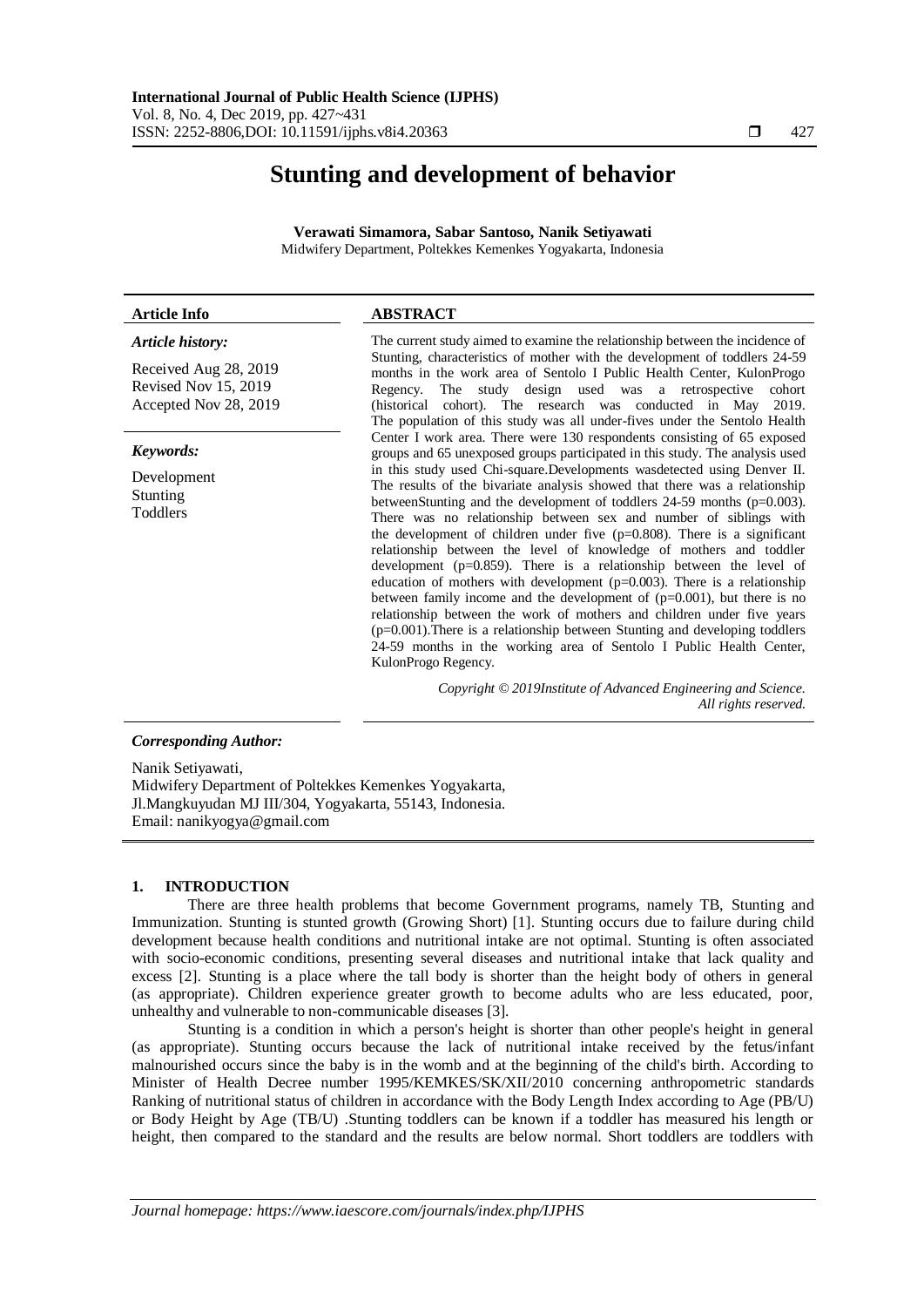nutritional status based on length or height according to age when compared to the standard WHO-MGRS (Multicentre Growth Reference study) in 2015, the z-score is less than-2SD [4].

The Stunting prevalence in Indonesia in 2013 was 37% but in 2018 it fell to 30.8% where the WHO limit was<20% so Stunting was included in the health problems in Indonesia. This means that not optimal growth is experienced by around 8.9 million children in Indonesia or 1 in 3 children in Indonesia experiencing Stunting where children who are stunted on average occur under the age of 5 years. The prevalence of short-term babies in DIY in 2015 was 14.86%, down in 2016 to 11% and again increasing in 2017 to 13.86% [5].

Development is an increase in ability in terms of structure and function of the body that is more complex. Development has a regular pattern and can be predicted which is the result of the maturation process. The term development refers to the function of an organ or individual while growth (Growth) is a major change in terms of number and size at the level of organ cells and individuals or can be said to be a physical impact [6] in the first year. In 2010 the disruption of child growth and development in Indonesia reached 35%. This figure exceeds the World Health Organization (WHO) limit of 30% [7].

According to WHO 2013, Stunting can affect motor, cognitive, personal, social and language development which are short-term consequences for toddler development so that if not resolved can lead to long-term consequences namely health, development and economic problems [8]. The purpose of this study was to find out the stunting relationship with the development of toddlers 24-59 months. Knowing the relationship of characteristics to toddler development included toddler sex, number of siblings, level of mother's knowledge, maternal education level, maternal occupation and family income on toddler development.

The benefits of this study are to provide benefits and add insight into Stunting Relationship with the development of toddlers 24-59 months. For Sentolo I Health Centers The results of this study were used as input for Puskesmas in Stunting and development services for toddlers. For midwives and child health practitioners (KIA) it is hoped that the results of the research can be input and information to prevent abnormal development. For the next researcher, it is expected to be able to add information for the basis and reference of research by further research that will conduct research related to the development of toddlers.

### **2. METHOD**

The type of research carried out is a type of observational analytic (non-experimental) research. The study design used was a retrospective cohort (historical cohort). The design was chosen because it is a good design in assessing the relationship between risk factors and their effects [9]. The population of this study were all toddlers in 2017 in the work area of Sentolo I Health Center in KulonProgo Regency with 1,572 toddlers. The sampling technique was done by purposive sampling, by making inclusion and exclusion criteria. The sample size was 130 toddlers. This research was approved by Health Research Ethics Commission (KEPK) Health Polytechnic of the Ministry of Health Yogyakarta on May 21, 2019 with No.e\_KEPK/POLTEKESYO/0081/V/2019.

# **3. RESULTS AND DISCUSSION**

Data is gathered from 130 respondents, divided into two groups, namely 50% of groups exposed and 50% of groups not exposed. Female sex 56.2% more than male sex 43.8%. In the number of siblings there were 74.6% having siblings and 25.4% toddlers who did not have relatives. At the level of maternal education there are more mothers with high school education levels of 54.6% while for mothers with elementary, junior high school level 43.1% and mothers with tertiary education level of 2.3%. At work 70% of mothers do not work and 30% are working mothers. For the level of knowledge of 48.5% of mothers with sufficient knowledge, 39.2% of mothers with good knowledge and 12.3% of mothers with less knowledge. Family income is majority low income (65.4%).

# **3.1. Relationship characteristics with development**

Characteristic relationship to the development of children under five is presented in the following table. Table 1 shows that there is no sex relationship with the development of toddlers p-value 0.808. The table shows that there is no relationship between the number of siblings and the development of children under five years p-value 0.859. At the maternal education level there is a relationship with the development of children under five p-value 0.003. In the mother's work there is no relationship between the work of the mother and the development of the toddler p-value 0.871. At the level of maternal knowledge there is a relationship between the level of knowledge of mothers with the development of toddlers p-value 0.000. In family income there is a relationship between family income and the development of children under five p-value 0.001.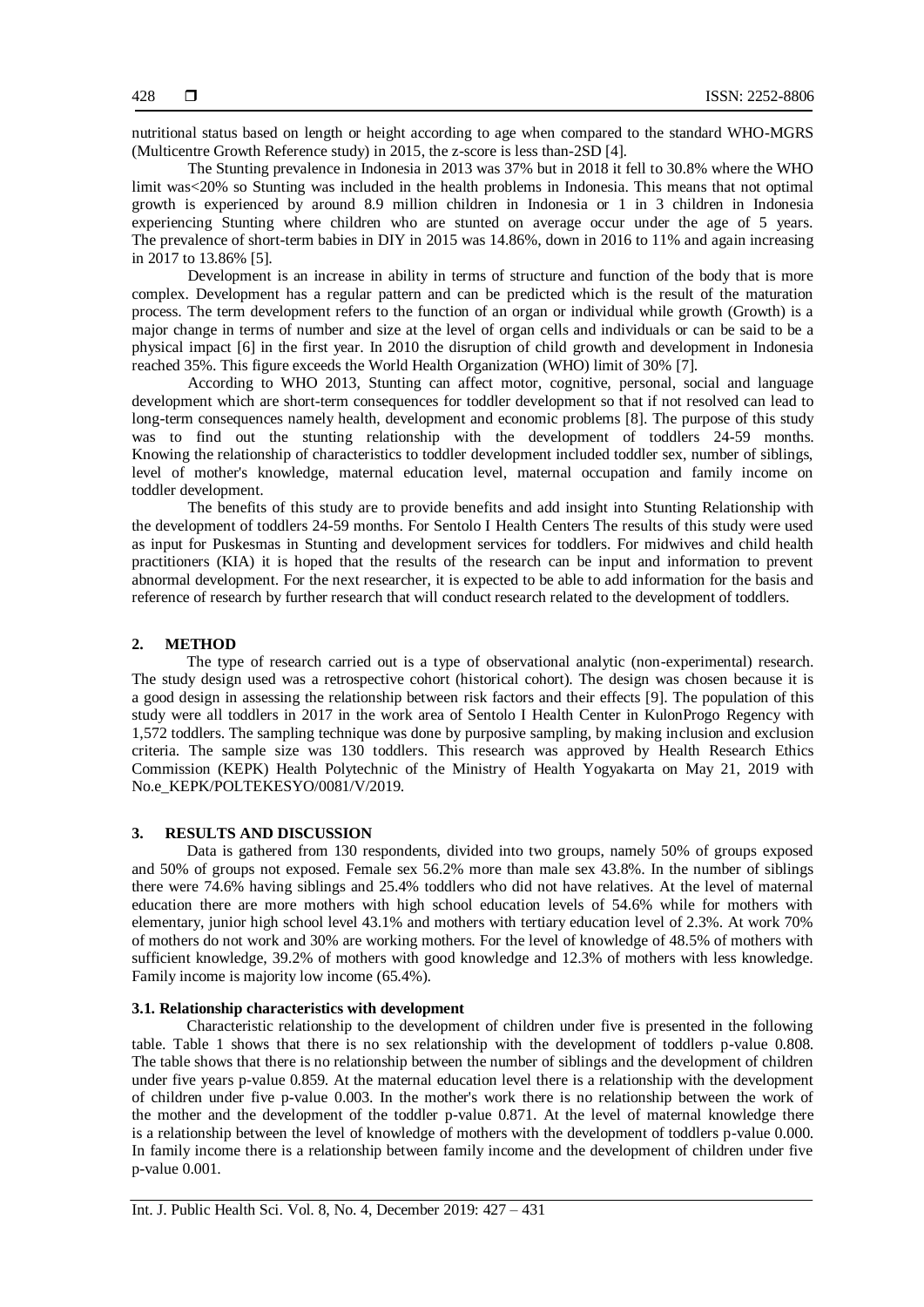|                                      | Development                      |          |        |               |         |
|--------------------------------------|----------------------------------|----------|--------|---------------|---------|
|                                      | Independent variable<br>Abnormal |          | Normal |               | p-value |
|                                      | f                                | $\%$     | f      | $\frac{0}{0}$ |         |
| Child sex                            |                                  |          |        |               |         |
| man                                  | 20                               | 46.5     | 37     | 42.5          | 0.808   |
| women                                | 23                               | 53.5     | 50     | 57.5          |         |
| Total                                | 43                               | 100      | 87     | 100           |         |
| Number of siblings                   |                                  |          |        |               |         |
| There is no brother                  | 10                               | 23.2     | 23     | 26.4          | 0.859   |
| There are brothers                   | 33                               | 76.8     | 64     | 73.6          |         |
| Total                                | 43                               | 100      | 87     | 100           |         |
| Mother's education level             |                                  |          |        |               |         |
| Elementary, Middle School/equivalent | 27                               | 62.8     | 29     | 33.3          | 0.003   |
| High school/equivalent               | 16                               | 37.2     | 55     | 63.2          |         |
| PT/equivalent                        | $\mathbf{0}$                     | $\theta$ | 3      | 3.5           |         |
| Total                                | 43                               | 100      | 87     | 100           |         |
| Work                                 |                                  |          |        |               |         |
| Does not work                        | 31                               | 72.1     | 60     | 68.9          | 0.871   |
| Work                                 | 12                               | 27.9     | 27     | 31.1          |         |
| Total                                | 43                               | 100      | 87     | 100           |         |
| Level of mother's knowledge          |                                  |          |        |               |         |
| Less                                 | 9                                | 21       | 7      | 8             | 0.000   |
| Enough                               | 27                               | 62.8     | 36     | 41.4          |         |
| Well                                 | $\tau$                           | 16.2     | 44     | 50.6          |         |
| Total                                | 43                               | 100      | 87     | 100           |         |
| Family income                        |                                  |          |        |               |         |
| Less than UMK                        | 37                               | 86       | 48     | 55.2          | 0.001   |
| More similar to the UMK              | 6                                | 14       | 39     | 44.8          |         |
| Total                                | 43                               | 100      | 47     | 100           |         |

| Table 1. Characteristic relationships with development |  |
|--------------------------------------------------------|--|
|--------------------------------------------------------|--|

#### **3.2. Stunting relationship with toddler development**

This research found that shows of 65 stunting toddlers there were 69.7% of toddlers who had developmental problems and 40.2% had normal development, while 65 under-fives were not Stunting who had developmental disorders as much as 30.3% and 59.8% of toddlers not experiencing development problems. The Chi-square test results are *p-value* 0.003 which means there is a relationship between Stunting and the development of toddlers 24-59 months.

Toddlers are short (stunted) and very short (severely stunted) are toddlers with body length (PB/U) or height (TB/U) according to their age compared to the standard WHO-MGRS (Multicentre Growth Reference Study) 2006. Whereas the definition of Stunting according to the Ministry of Health (Kemenkes) are toddlers with a score of z-score less than-2SD/standard deviation (stunted) and less than-3SD (severely stunted) [10]. One indicator of the nutritional status of a baby born is the body length at birth besides weight at birth. The length of a baby is considered normal between 48-52 cm. So the birth length<48 cm is classified as a short baby. But if we want to link body length to birth with the risk of getting non-communicable diseases later in life, WHO recommends a limit value<50 cm [11].

This research was conducted in May at several posyandu in the Sentolo I Health Center in KulonProgo Regency by looking at the MCH handbook and direct development checks using Denver II and mother's knowledge about development. The results of this study indicate that there is a Stunting relationship with the development of toddlers 24-59 months with p-value 0.003. In this study it was found that Stunting toddlers 69.7% experienced developmental disorders. Stunting affects the development of toddlers because it has long-term effects on health performance. In this study it was found that there was a Stunting relationship to the development of toddlers, namely with a p-value of 0.003<0.005. This study is in accordance with the research conducted by Hanani 2016 in Jangli Semarang Village. The results showed that the Stunting had an effect on gross motoric development, fine motoric, language and social personal children. Data collected included data on subject characteristics, maternal characteristics, nutritional status, and child development. Nutritional status was measured by comparing height with age, and data on child development was measured by questionnaire Development Pre-Screening (KPSP) [12].

Children under 5 years in developing countries are exposed to various risks, including poverty, malnutrition, poor health, and an unstimulating home environment, which affects their cognitive, motor and social-emotional development. There are several national statistics on the development of children in developing countries. We therefore identified two factors with data available throughout the world the prevalence of early childhood Stunting and the number of people living in absolute poverty-to be used as indicators of poor development. Show that both indicators are closely related to poor cognitive and educational performance in children and use them to estimate that more than 200 million children under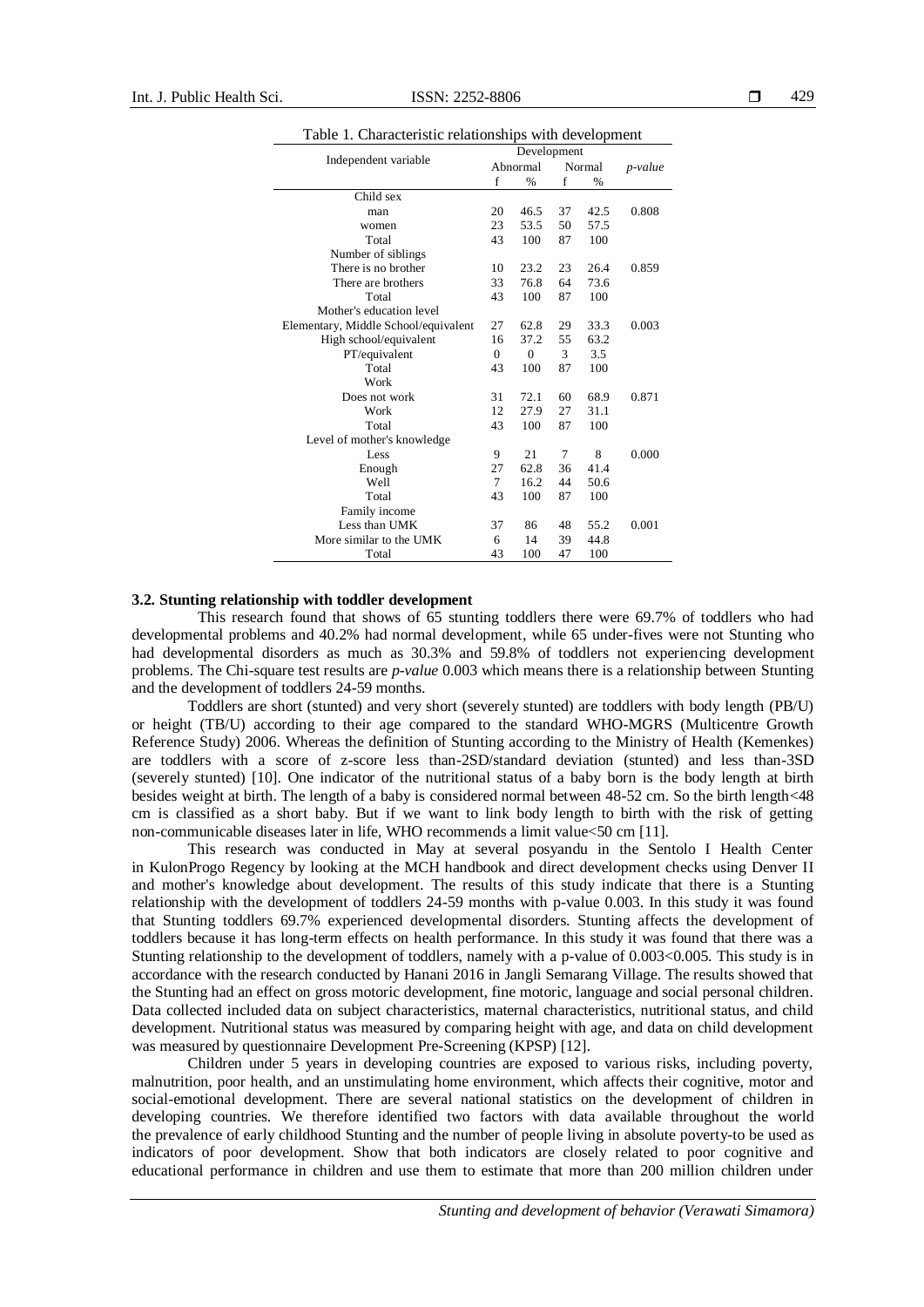5 years do not fulfill their development potential. Children who are severely malnourished tend to perform poorly in school and then to low income, high fertility, and provide poor care for their children, thus contributing to intergenerational poverty transmission [13].

Increase in height over 2 years is significantly related to changes in mental age, and the value of movement and hearing and the scale of speech subscale. Height increase in the first year is predicted to change in mental age, and hearing and speaking in the second year. Some of the effects of supplementation on development are divided by linear growth. Therefore, nutrition might explain part of the relationship between growth and development. However, supplementation also has an effect on development that is not dependent on growth. The benefits of supplementation on development and the extent to which they are shared with growth vary between subscales [14].

Toddler sex and number of siblings are several family factors and customs in the family that influence development, gender and number of siblings are biological factors that can influence development but in this study we get results that gender and number of siblings are not related to development with p-value 0.808>0.005 and 0.859>0.005. The results of this study are not in accordance with Soetjahningsih's theory that family factors and customs that affect development include gender and number of siblings. Children of male sex are often sick compared to women but it is not known exactly what causes them. The number of children that have a lot of influence on the development of toddlers with sufficient socio-economic conditions will result in a lack of love and attention to children while in the economy it will also result in a lack of primary needs such as food, clothing and housing not met [15].

The mother's level of education and mother's knowledge influence development because mothers with good knowledge know more about how to stimulate or stimulate toddlers so that their development is in accordance with their age. In this study found the results that maternal education has an effect on development with p-value 0.003 and maternal knowledge influences development with p-value 0.001. This is in accordance with the study Hastuti, that mother's knowledge and mother's level of education is an important role in stimulating the potential of children. Parenting tasks are generally left to the mother based on the knowledge she has. One of the factors that influence knowledge is the education level of the mother. If mothers have high knowledge, they will be more active in seeking information to improve skills in childcare [16].

Mother's work affects the development of children under five because working mothers are expected to be better able to meet the needs of toddlers from the economy. In this study there was no relationship between working mothers and the development of children with p-value 0.871>0.005. This research is not in accordance with the Soetjaningsih Theory of the Family who works will support the development of toddlers because parents will provide all the needs of children both primary and secondary. According to Act No. 13 of 2013, employees who work 7 hours per day for 6 days of work, so that working mothers still have time to provide stimulation, love and affection, the quality of parent interaction to children [15, 17]

Family income influences the development of toddlers because it is expected that families who earn more than UMK are expected to be able to meet the nutritional needs of children under five, so that good toddler nutrition does not affect the development of toddlers. In this study it was found that there was a relationship between family income and the development of toddlers with p-value 0.001. This study is in accordance with Ozkan's research which states that socio-economic has a large influence on the development of children up to the age of five years, in this study the abnormal results of the denver test showed a high number, one of which was due to low parental education in which these factors would be related with low household income [18].

Stunting in children under five is a consequence of several factors often associated with poverty including nutrition, health, sanitation and the environment. There are five main factors causing Stunting, namely poverty, social and culture, increased exposure to infectious diseases, food insecurity and public access to health services. Factors related to chronic nutritional status in children under five are not the same between urban and rural areas, so the response efforts must be adjusted to the factors that influence. Stunting is a major nutritional problem that will have an impact on social and economic life in society. Stunting toddlers tend to have difficulty achieving optimal growth and development potential both physically and psychomotor [19] Stunting children impairment rate increased with age reaching 21% in three years children [20]. Given that nearly 40% of children under age five suffer from loss of developmental potential-for which stunting is likely one of the key risk factors-reductions in stunting could have tremendous implications for child development [21]. Suggestionthe benefits of this research areFor Sentolo I Health Centers The results of this study are expected to be used as input for Puskesmas in Stunting and development services for children under five so as to reduce Stunting and developmental problems in the Sentolo I Health Center in KulonProgo Regency. For Midwives and Child Mother Health Practitioners (MCH) The results of this study are expected to be used as information material in making activities in an effort to improve the nutritional status of infants and encourage the implementation of prevention efforts or eliminate